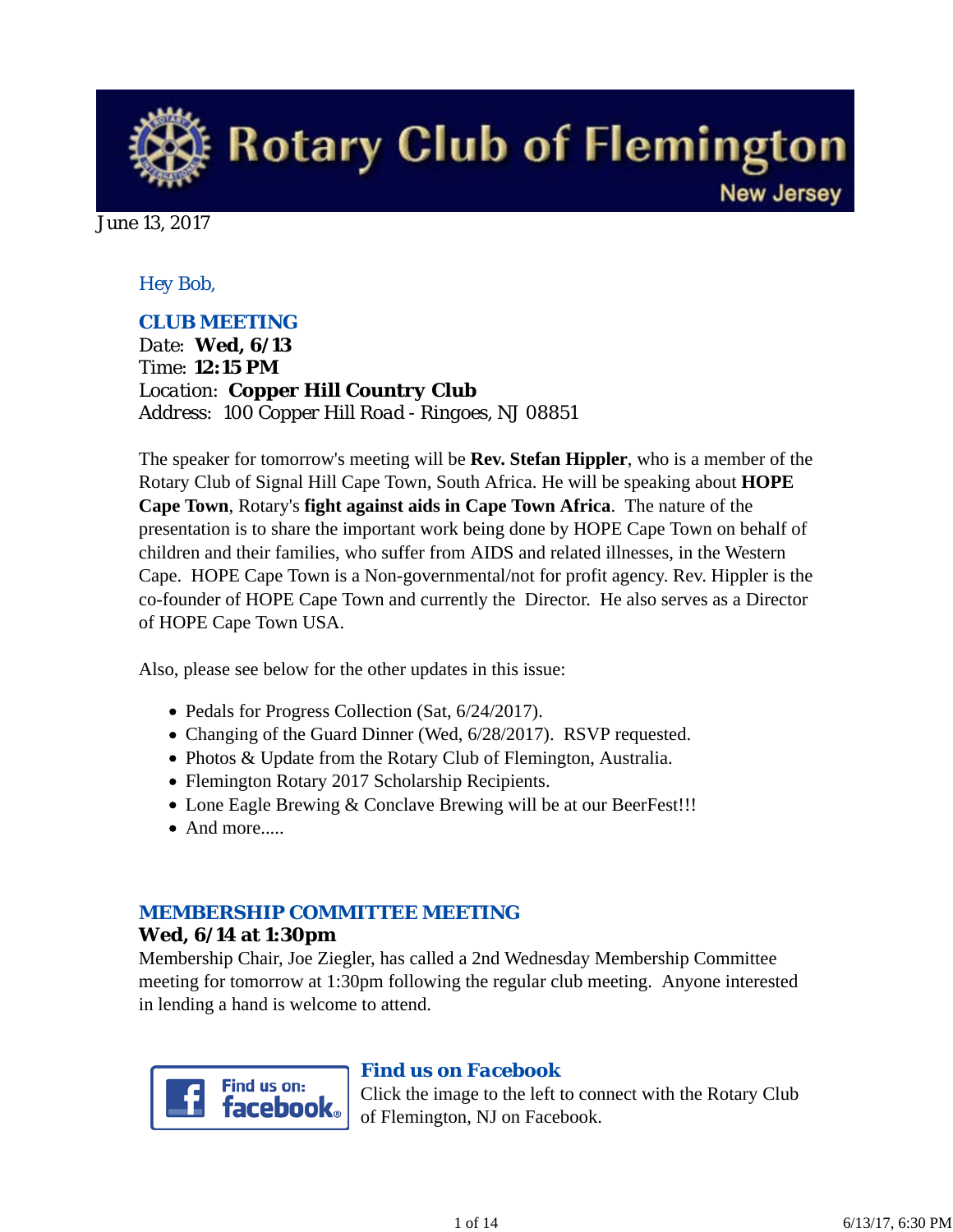

## *Flemington Rotary's 2017 Spring SCHOLARSHIP RECIPIENTS* Presented at the **6/7/2017** Flemington Rotary Club Meeting

Ken Skowronek, Bob Newland and the Scholarship Committee wanted to share that five (5) \$1200 scholarships were recently presented to selected graduating seniors from

the Hunterdon Central Regional High School and from the Hunterdon County Polytech Career Academy.

Pictured from Left to Right above are: Ken Skowronek, **Lauren DeSimone** (The College of New Jersey), **Jessica Mondelli** (West Chester University), **Samuel Boardman** (Rensselaer Polytechnic Institute), **Julia Ring** (Fairleigh Dickerson University) and Bob Newland. Note, click the photo to view a larger image of it.

**Alexis Moore** is the Polytech scholarship winner who could not attend last week's meeting. She will join us for lunch at the 6/21/2017, Rotary Meeting. She will be attending Southwestern University.



## *Hello from Down Under!* **The Rotary Club of Flemington, NJ Banner Presented at the Rotary Club of Flemington, Australia Meeting** June 12, 2017

President D.J. wanted to pass along the following email that he received from Paul F. Perrottet, who recently visited our club along with his wife Alison. Pictured to the

left is the presentation of our club banner to their Club President at one of their meetings. Click the photo to view a larger image of it.

D.J.,

Hope you are well.

-------------------------------------------

Please find attached copy of photo (see above) of the presentation of your bannerette to president Del King on our return from vacation this week. I have also attached our weekly bulletin that includes the report. **Click Here** to view the bulletin. Look for the 3rd page.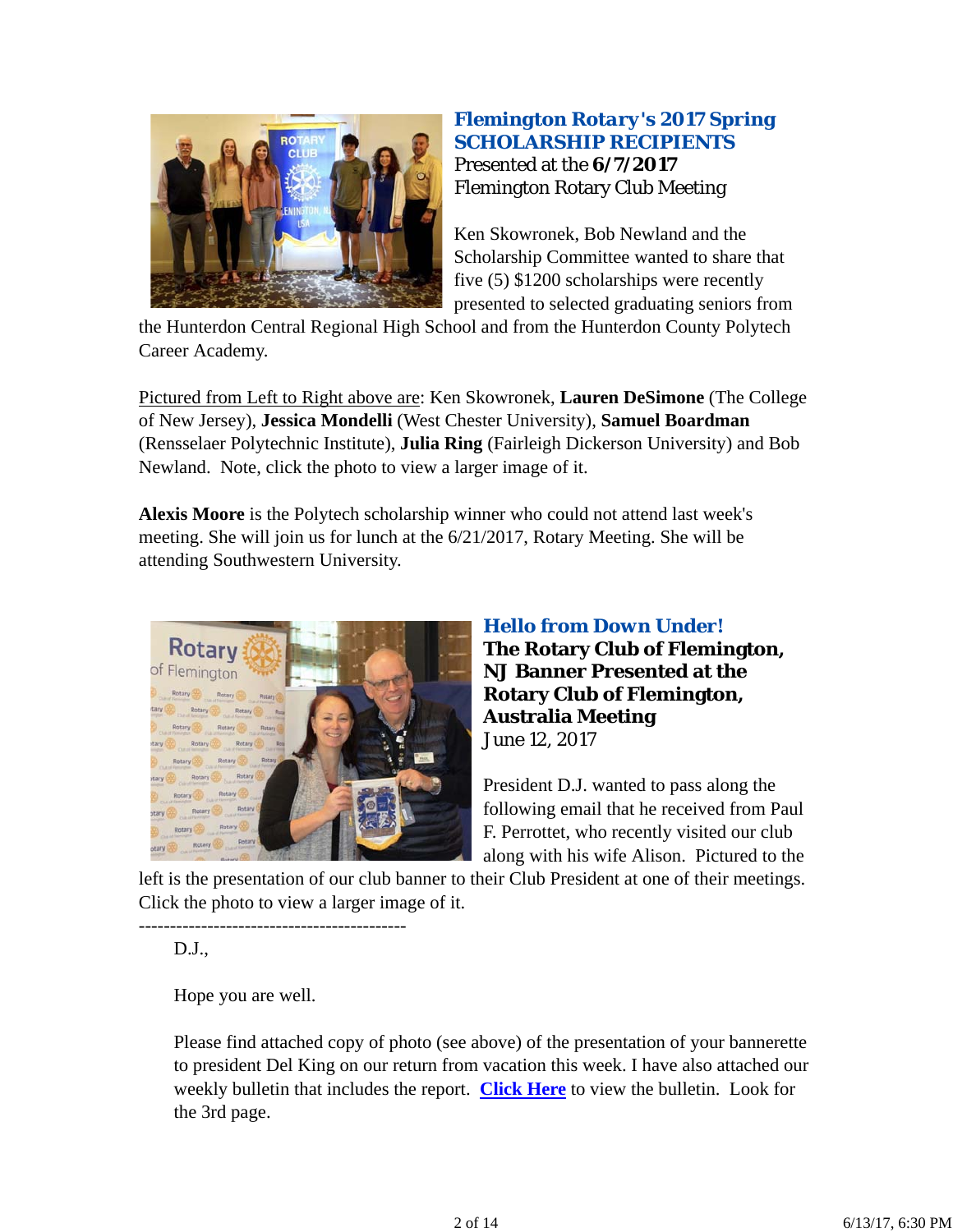I have had some messages from Rotarians from our district 9800, who are in Atlanta in preparation for the RI Convention. If any of your members are heading down there they may run into them.

Once again. Many thanks for your hospitality to Alison and myself last month. Best regards,

PP Paul F Perrottet Rotary Foundation Director and Club Webmaster Rotary Club of Flemington Inc. Box 64 -P.O. Flemington, Victoria. 3031



*PEDALS FOR PROGRESS Bicycle, Sewing Machine & Sports Equipment Collection* **Saturday, June 24, 2017** Time: **9am** to **12noon Flemington Presbyterian Church** 10 East Main Street - Flemington, NJ

Joe Ziegler hopes that you can join us for another

Collection at the Flemington Presbyterian Church. Items to be collected include **Used Bicycles** (adult and child), **Used Sewing Machines** (in working condition) and **Sports Equipment** (soccer balls, baseball gloves, etc. that can fit in the shipping containers between the bikes). The collection is sponsored by the Flemington Presbyterian Church and the Rotary Club of Flemington. **Click Here** to view the event flyer.

Please help do your part to put unused bikes to good use in the developing world.

#### *Requirements*:

- Bikes should be rust free.
- Bikes with flat tires in need of some repair are accepted.
- No children's trikes.
- "Bikes for parts" are not accepted.
- Portable sewing machines shall be in working condition.

A **\$10 cash donation** is required with each bike or sewing machine. Bikes and donations are tax deductible. The required cash donation helps to offset the cost to ship the bikes to the developing countries.

The bikes collected will be sent to Nicaragua, Ghana, Albania, Fiji and Guatemala.

**Pedals for Progress**, also known as **P4P**, collects 5000 to 7000 bicycles annually and transfers this material wealth to those more needy. Thus rescuing bicycles destined for America's landfills and delivering them to societies where they are badly needed and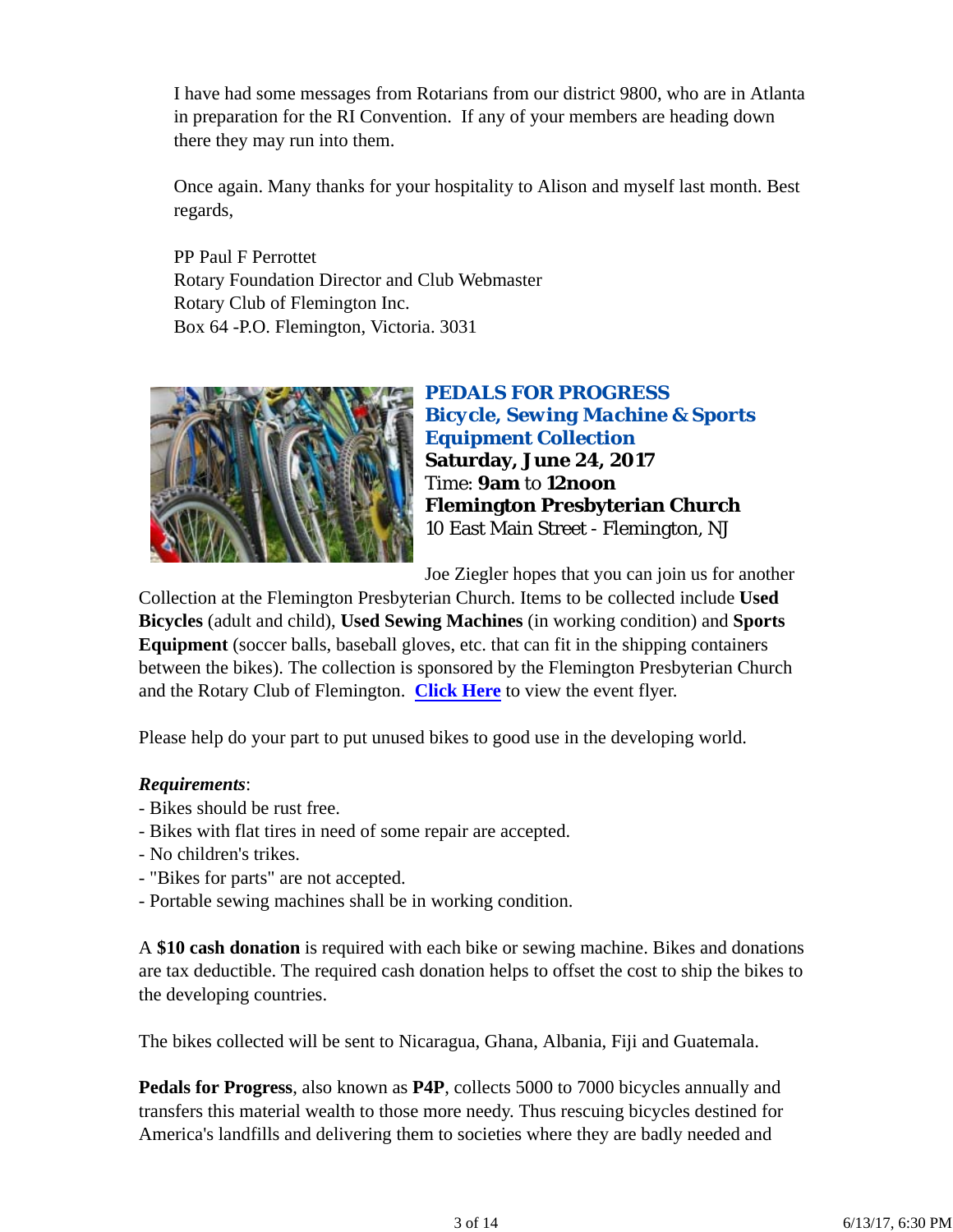highly valued. To date, more than 150,462 bicycles, 3,735 used sewing machines and \$10.8 million in new spare parts have been shipped to partner charities in 38 developing countries. In these countries, the bikes are reconditioned by partner agencies and distributed at low cost to poor working adults. These bikes provide them with reliable transportation for commuting to work, transporting produce to market, or accessing health care and other services. Steady employment for these adults is vital to the development and success for these economies.

**It costs \$40 to collect, process, ship, rebuild and distribute each bicycle**. The required \$10 donation helps to offset the shipping costs. P4P is a  $501(c)(3)$  corporation and a registered charity in the states of NJ, PA, NY, CT, IA & VT. Brochures explaining this innovative program will be available at the collection site. P4P also seeks donations of wrenches for our oversees shops. For detailed information about our overseas projects and a current schedule of bicycle collection, visit the P4P website at **www.p4p.org**. If you miss this collection date, you can locate other bike collections through the Pedals for Progress website: **www.P4P.org**



## *Good News!!! FLEMINGTON ROTARY FOUNDATION, INC.* **It's Official as of 6/6/2017!!!!**

Kim Metz wanted to share the excellent news that the new **Flemington Rotary Foundation, Inc.** has been **approved** by the IRS as a  $501(c)3!$  We are now official!!!

A very special thanks to Kim Metz for working so hard to make this happen!!!!



# *CHANGING of the GUARD DINNER*

**Wed, June 28 from 6-9pm** Copper Hill Country Club

The Changing of the Guard Dinner is scheduled for **Wed, June 28** at the Copper Hill Country Club.

Please join your fellow Rotarians as **President D.J. Wright** turns the gavel over to incoming

**President, Kim Metz**. Award presentations will include the coveted Rotarian of the Year & Paul Harris Fellow. Other awards will include Perfect Attendance and awards presented by President D.J. himself.

A cash bar will open at 6pm, followed by a dinner using food stations and a program. There will be no regular lunch meeting that day in lieu of the evening dinner.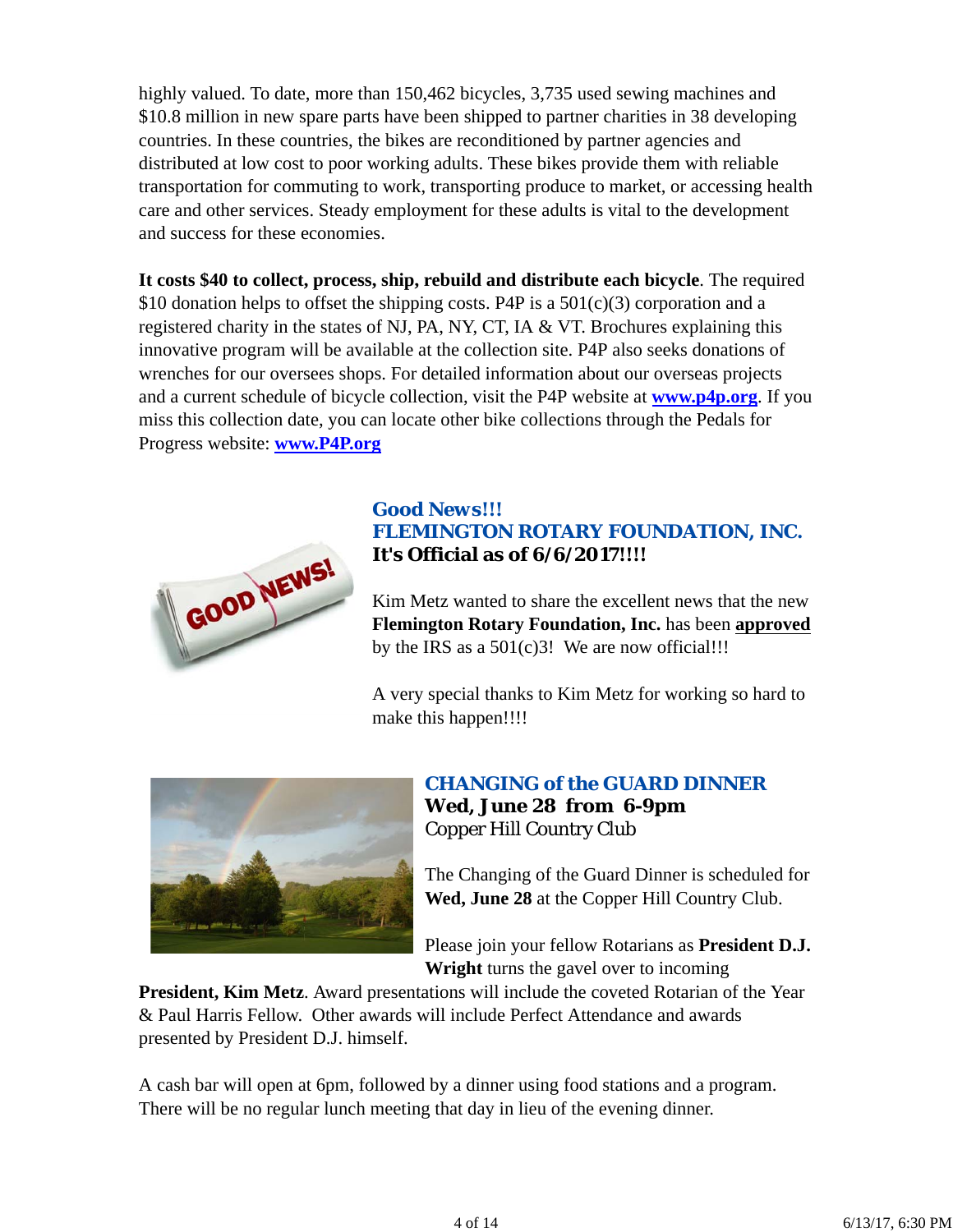Please **RSVP** by **Friday, June 23rd** to the Evite invitation that was sent to you via email. If you do not receive an Evite for some reason, please let us know if you are able to attend. Please indicate the total number attending when you do RSVP.

#### Cost to Attend:

- Weekly paying members will pay \$14 for their meal. No cost for their spouses.
- Ouarterly paying members and their spouses attend free of charge.
- No cost for spouses of deceased members.
- Friends of Rotary will pay \$25 per person.



*FLEMINGTON ROTARY BEERFEST* **Saturday, October 14, 2017** VIP Session: **12noon** to **1:00pm** General Session: **1:00pm** to **4:30pm** Liberty Village Outlet Marketplace

The **Flemington Rotary BeerFest** is an event that allows participants to taste and sample many

different kinds of Craft Beers from a variety of different Breweries. There will be live music to enjoy and food available to purchase.

We plan to have more than **60 beers** from **30 breweries**.

We are happy to share that both **Lone Eagle Brewing** and **Conclave Brewing** will be attending the event!!!

The event will take place within the open parking area of the **Liberty Village Outlet Marketplace**, located in Flemington, NJ. A limited number of tickets will be offered in two different tasting sessions.

**Click Here** to view the event website for additional details.

**PowerPoint Presentation**: **Click Here** to download a copy of the PowerPoint presentation that Kim presented at the May 10, 2017 club meeting.

## *PHOTO ALBUM from the 9th Annual DOG WALK*

**Held on Sunday, June 4, 2017** At the Flemington Boro Park

**Click Here** to view the Photo Album from the recent Dog Walk event held on Sunday, June 4, 2017. A very special thanks to the Rev. Dr. Herb Bohler for taking the photos and generating the album for everyone to enjoy.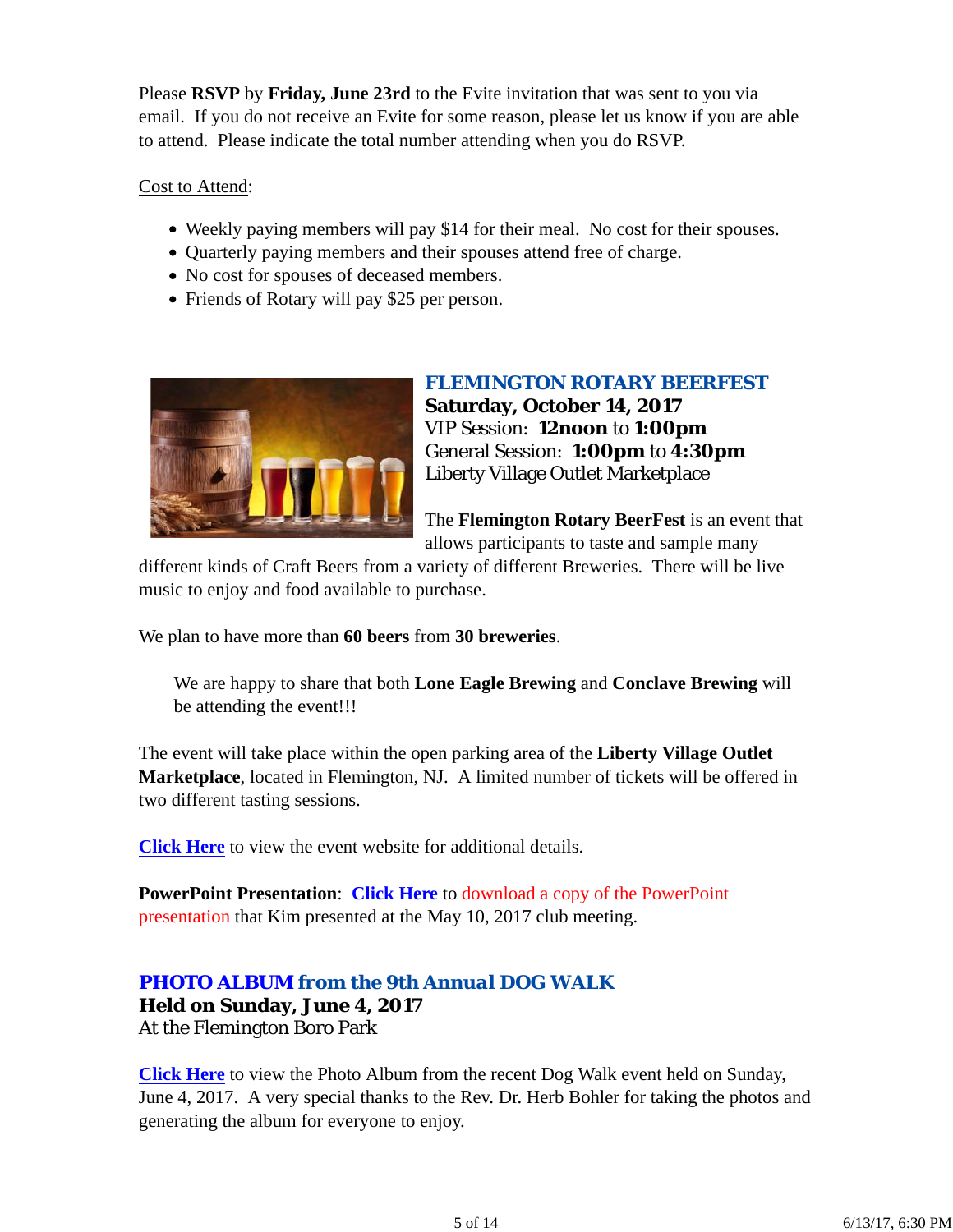

## *A Message from PRESIDENT D.J. Regarding Our Fall 2017 Fundraiser(s)* **Tuesday, May 16, 2017**

Fellow members,

This past Wednesday (5/10/2017) the club voted unanimously on approving a project that I, along with many others, feel will take

the club to new heights. A huge thank you to Kim and all the other members who have been working so hard to research, plan and present this idea for a new "**Flemington Rotary BeerFest**" fundraiser for our club. The support from longtime members, to those sworn in the past few months, was overwhelming. Everyone left the meeting charged up with a renewed sense of purpose (and no, it was not from the multiple 1 oz.'s of beer people had)! **Click Here** to download a copy of the PowerPoint presentation that Kim presented at the May 10th meeting.

 We have spoken in the past of relating alcohol to our club and how it may appear negative to some, but I think Kim and Bob addressed that topic regarding security, and designated drivers, etc. and alleviated any negative fallback on our club.

The next area needing attention, is **Pancake Day**. A very successful fundraiser in the past, the past few years have seen the numbers shrink, through no one's fault. A decision needs to be made as Hunterdon Central is finalizing their calendar, so if you can not attend tomorrow and would like your voice heard on this topic, please **Click HERE** to send me an e-mail and I will read your statement to the membership. If we do wish to continue with Pancake Day, we need a Chairperson and Committee to step up right away; as of this E-Monger, no one has stepped up to lead Pancake Day.

I am excited to see where this new event leads us in terms of membership engagement, recruitment and fundraising efforts to help keep the club solvent. I started my year as President hoping to bring us back to the foundation of why are we involved in Rotary. What purpose do we serve. What can we do to better the community and give back using our professional connections and involvement. The way the membership stepped up to tackle this project so far has been a shining example of what can be done when we act with the ideals of the selfless service in mind. Kudos to the club for taking this much needed step forward.

Yours in service,

D.J. Wright President 2016-2017 Rotary Club of Flemington, New Jersey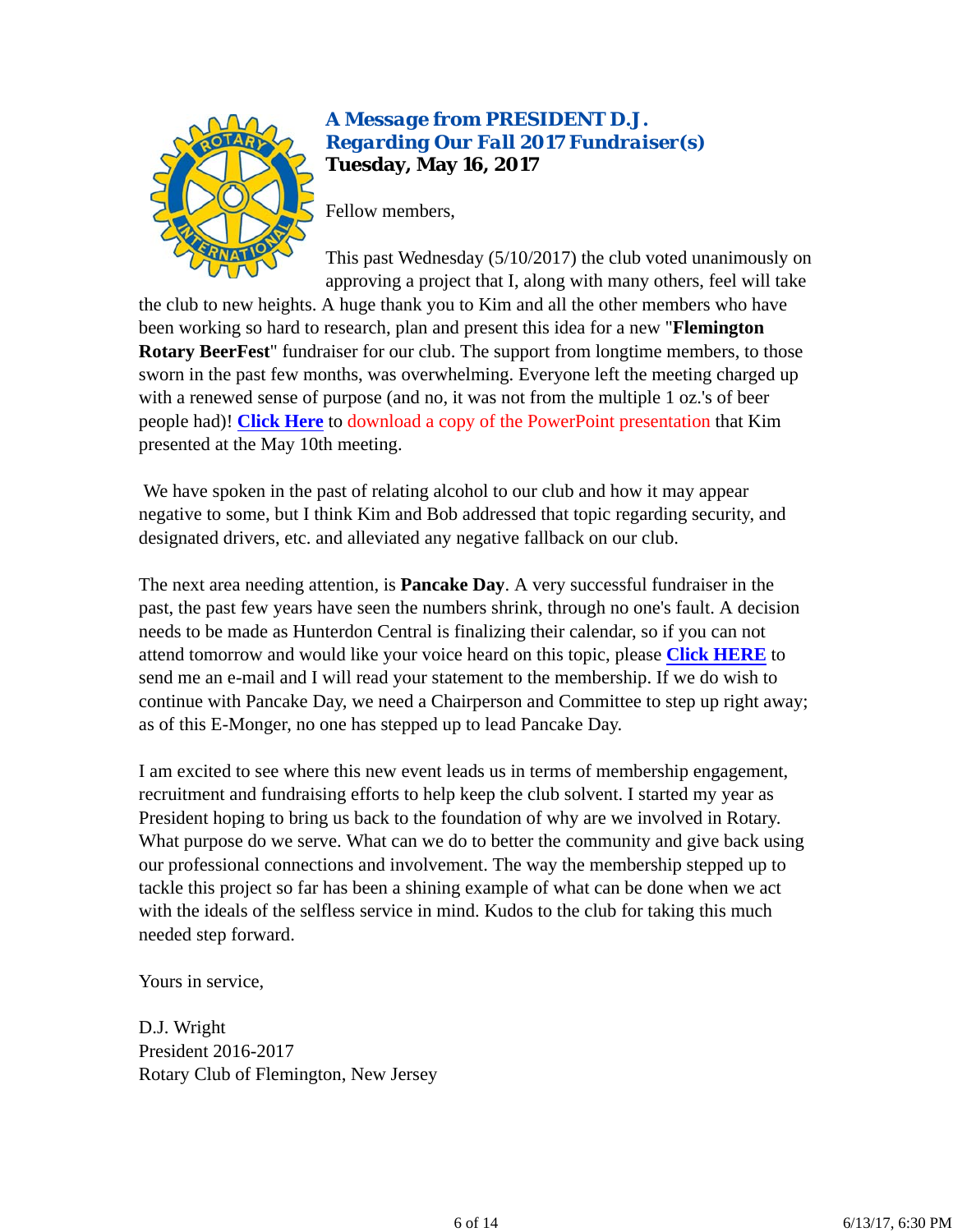## *APPLY for 2017-2018 GRANTS and close out 2016-2017 GRANTS* **By PDG Michael Hart May 31, 2017**

Dear Rotarians:

The **deadline** for next year's district grant application is **July 15, 2017** at midnight.

Every club is guaranteed a \$500 district grant. All you have to do is ask by applying on DaCdb.

If you want more than \$500, the district may match up to another \$1,000, depending on what we have available.

The maximum grant would look like this:

\$500 non-matching grant from District DDF \$1,000 funds from the club \$1,000 District DDF matching funds \$2,500 total (\$1500 grant + \$1000 funds from club)

There are 17 clubs with district grants that are still open from the current Rotary year. You need to close these to be eligible for next year's grant.

You have all received several emails with instructions. If you do not close the current grant, you cannot get next year's grant.

After all the applications are in to DaCdb on July 15, we will calculate who is eligible, how much grant funds are available, and decide on the allocation. Then you will be informed on how much grant money you will receive.

If you have trouble negotiating DaCdb, please ask Michael Townley. He is an expert on the website.

As a reminder, the DDF Grant funds come directly back from what we donate to the RI Foundation. One quarter of our donations come back to the district to be used as District Grants. Please continue to encourage you club and members to give to the RI Foundation.

Thanks,

PDG Michael Hart District 7510 Foundation Director



*OFFICERS & BOARD MEMBERS for the 2017-2018 Flemington Rotary Year*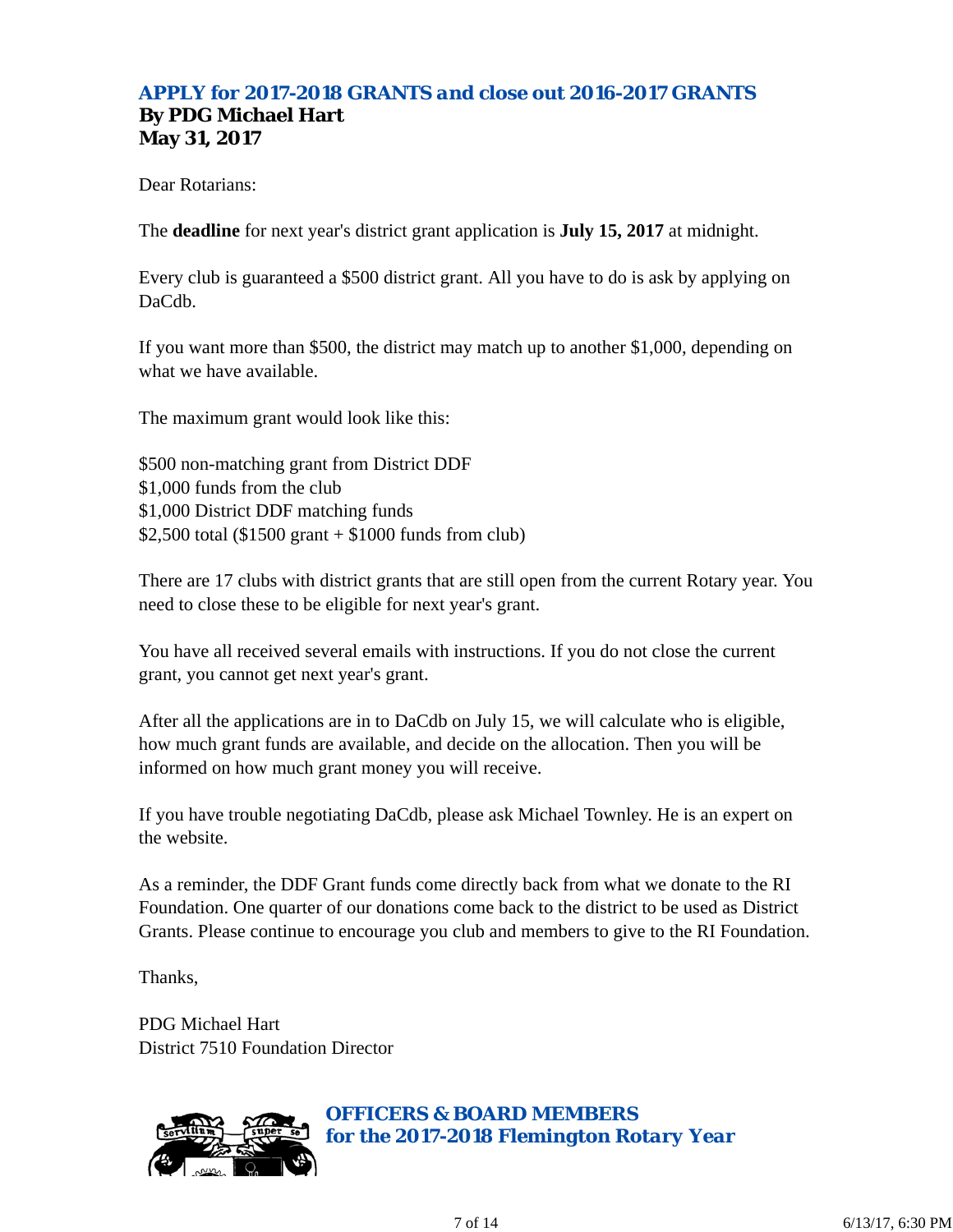

# **Approved by the Club on 5/24/2017**

At the 5/24/2017 Club Meeting, the membership voted to approve the slate of Officers and Board members for the 2017-2018 Rotary Club of Flemington year.

The slate is as follows:

## **Slate of 2017-18 RCOF Officers & Board Members**

| <b>Club President</b> | <b>Kim Metz</b>                               |
|-----------------------|-----------------------------------------------|
| President-Elect       | <b>Allan Vera</b>                             |
| Secretary             | <b>Kyle Fogarty</b>                           |
| Treasurer, General    | <b>Nik Kritharis</b>                          |
| Treasurer, Lunch      | <b>Michael Goodwin</b>                        |
| <b>Board Member</b>   | <b>D.J. Wright</b> (Immediate Past President) |
| <b>Board Member</b>   | <b>Sandy Clark</b>                            |
| <b>Board Member</b>   | <b>Joe Ziegler</b>                            |

## *OFFICERS & BOARD MEMBERS for the NEW FLEMINGTON ROTARY FOUNDATION, LLC* **Approved by the Club on 5/24/2017**

At the 5/24/2017 Club Meeting, the membership voted to approve the slate of Officers for the new Flemington Rotary Foundation. The officers are:

| <b>Foundation President</b> | <b>Kim Metz</b> $(1$ -year)     |  |  |  |
|-----------------------------|---------------------------------|--|--|--|
| Vice-President              | <b>Bob Chittenden</b> (2-years) |  |  |  |
| Secretary                   | <b>Sandy Clark</b> (3-years)    |  |  |  |
| Treasurer                   | <b>Mick Schaible</b> (4-years)  |  |  |  |
| <b>Board Member</b>         | <b>D.J. Wright</b> (5-years)    |  |  |  |

## **Slate for the Flemington Rotary Foundation**



*The Flemington Rotary*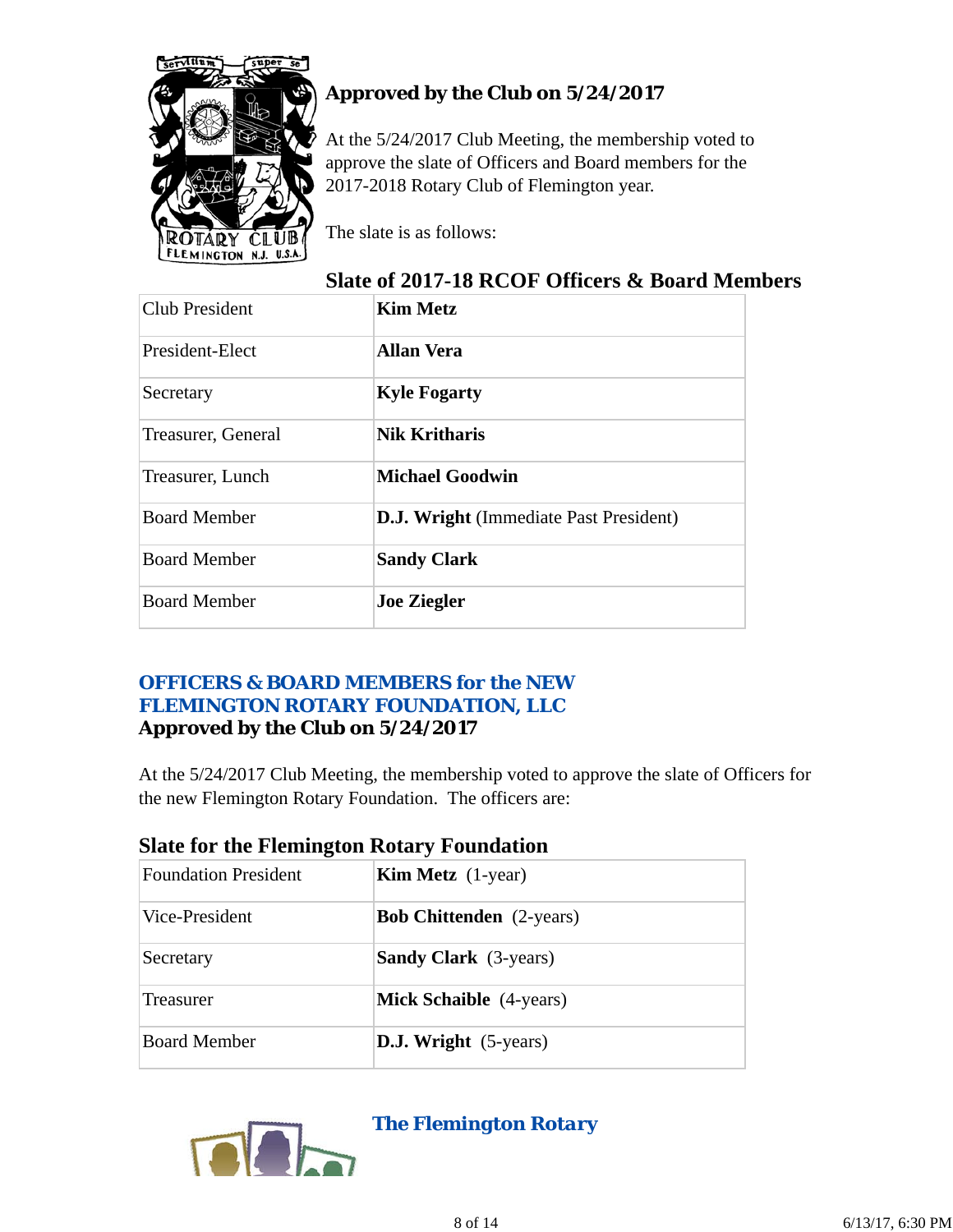

### *MEMBER DIRECTORY Is Updated on the Website*

A PDF copy of the Club Directory kept on the club website, located on the password protected "**Members Only**" page. To access this, simply goto

**www.FlemingtonRotaryNJ.org** and click on "Members Only" in the upper left. The page is password protected. If you do not have the password, simply email us and request it.

If you see any updates that need to be made (a change of address, email, phone number, something is not listed correctly, etc.), please email Sandy Clark and request any changes to be made. **Click Here** to generate an email to Sandy.



## *SPEAKERS & PROGRAMS BEING SOUGHT*

Mick Schaible is looking for some ideas for upcoming meeting programs and speakers. If you have any leads, please pass them onto Mick, who will follow-up to schedule the speaker.

**Click here** to generate an email directly to Mick.



## *HUNTERDON COUNTY CHAMBER OF COMMERCE*

As you know, the Rotary Club of Flemington is a member of the H.C. Chamber of Commerce. This enables all Rotarians the ability to attend a Chamber function as a "member". If someone asks you what your business is, you would explain that you are a member representing the Rotary Club of Flemington. **Click Here** to visit the Chamber website for a listing of upcoming events.

## *ROTARY DISTRICT 7510 NEWS*

**Click Here** to read the current news from our Rotary District 7510.

## *UPCOMING DATES TO NOTE:*

Wed, 6/21: Erin Newcomb, Hunterdon County: The LINK Wed, 6/28: Tentative Date for the **Changing of the Guard Dinner**.

Wed, 7/5: **NO Meeting** - this meeting has been **canceled**. Wed, 7/12: TBA. Wed, 7/19: TBA. Wed, 7/26: **Evening Social Event** at the **Flemington Area Food Pantry** (5:30 to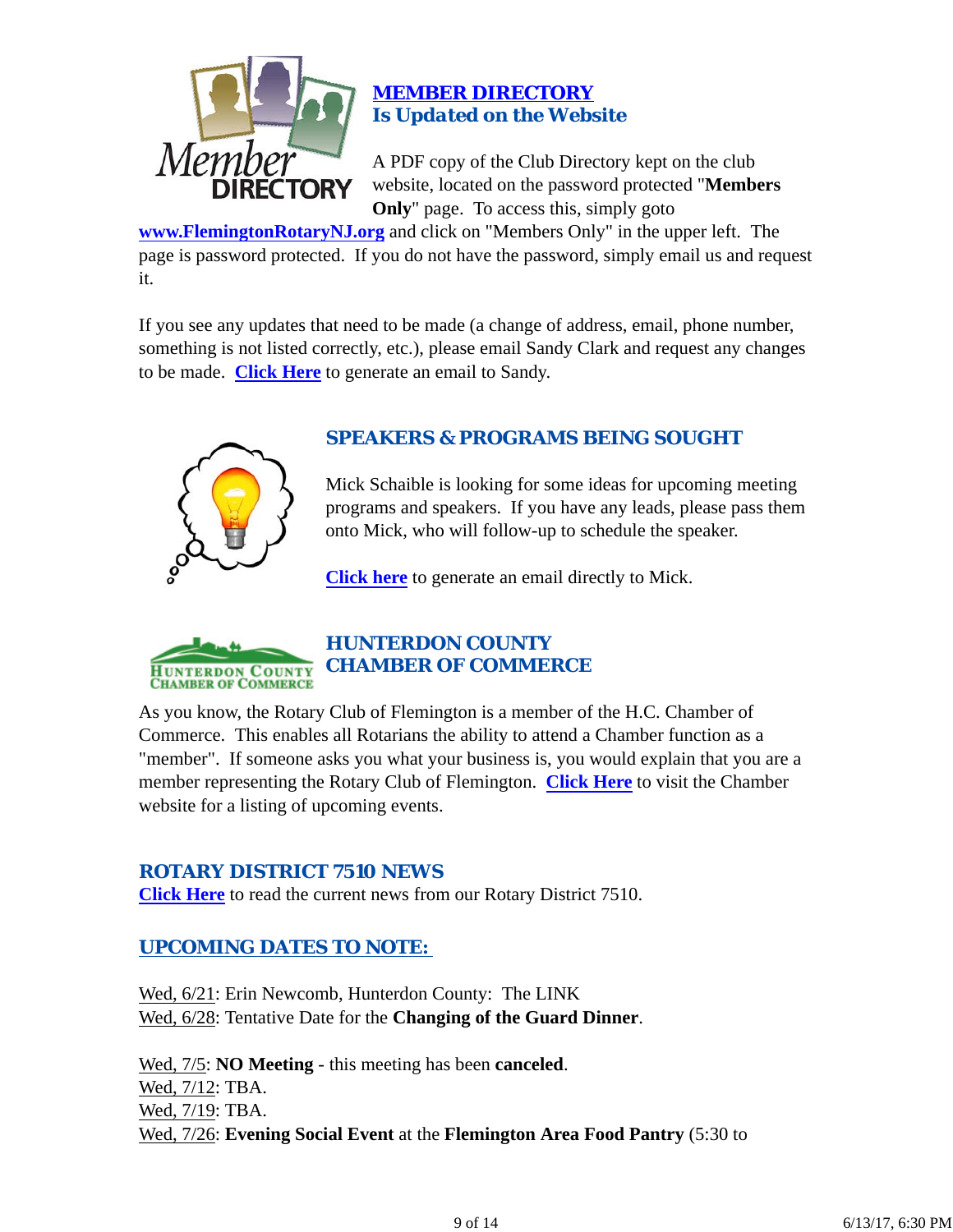7:30pm). There will NOT be a regular lunch meeting this day. The lunch meeting is canceled in lieu of the evening social event.

**Next RCOF Board Meeting**: Tues, TBA at 5:30 PM. (Held bi-monthly). **Next Membership Meeting**: Wed,  $6/14/2017$  at 1:30 PM (Usually the 2<sup>nd</sup> Wed).

#### **Upcoming RCOF Club Events, Fundraisers, Fellowship Events, Etc**.:

10/14/17 (Sat): Flemington Rotary BeerFest

#### **Rotary District 7510 Events & Functions:**

6/10 to 6/14/17: Rotary International Convention in Atlanta, Georgia 6/29/17: District Changing of the Guard

#### *COMMITTEE LIST:*

**Click Here** to download the listing of all current Club Committee's and its members.

#### *"MEMBERS ONLY" WEBSITE:*

## **Click Here for the Members Only section of the website to find:**

- 1) The "Membership Proposal Form" to propose a new member.
- 2) New Member Information.
- 3) An Online Copy of the Club Membership Directory.
- 4) A Link to All Photos Albums of the Club.

#### *ROTARY WEBSITE LINKS:*

Rotary International: **www.Rotary.org** Rotary District 7510: **www.RotaryNJ.org**

#### *NEARBY ROTARY CLUB MEETINGS:*

As A Rotarian, you are Welcome to attend a Rotary Club meeting anywhere in the world. Click here for the Rotary Club Locator App. Or see below for some local meetings:

#### Mondays

**Lambertville/New Hope** (6:30 pm) - Lambertville Station Restaurant; 11 Bridge Street, Lambertville NJ 08530

**Piscataway** (12:15 pm) - Radisson Hotel; 21 Kingsbridge Road, Piscataway, NJ 08854

#### Tuesdays

**Whitehouse** (12:15 pm) - Max's 22; 456 Route 22 West, Whitehouse Station, NJ 08889 **Princeton** (12:15 pm) - The Nassau Club; 6 Mercer Street, Princeton, NJ 08540 **Bridgewater-Bound Brook** (12:15 pm) - Arbor Glenn; 100 Monroe St, Bridgewater 08807

#### Wednesdays

**Branchburg Township** (7:30 am): Stoney Brook Grille; 1285 Route 28, North Branch,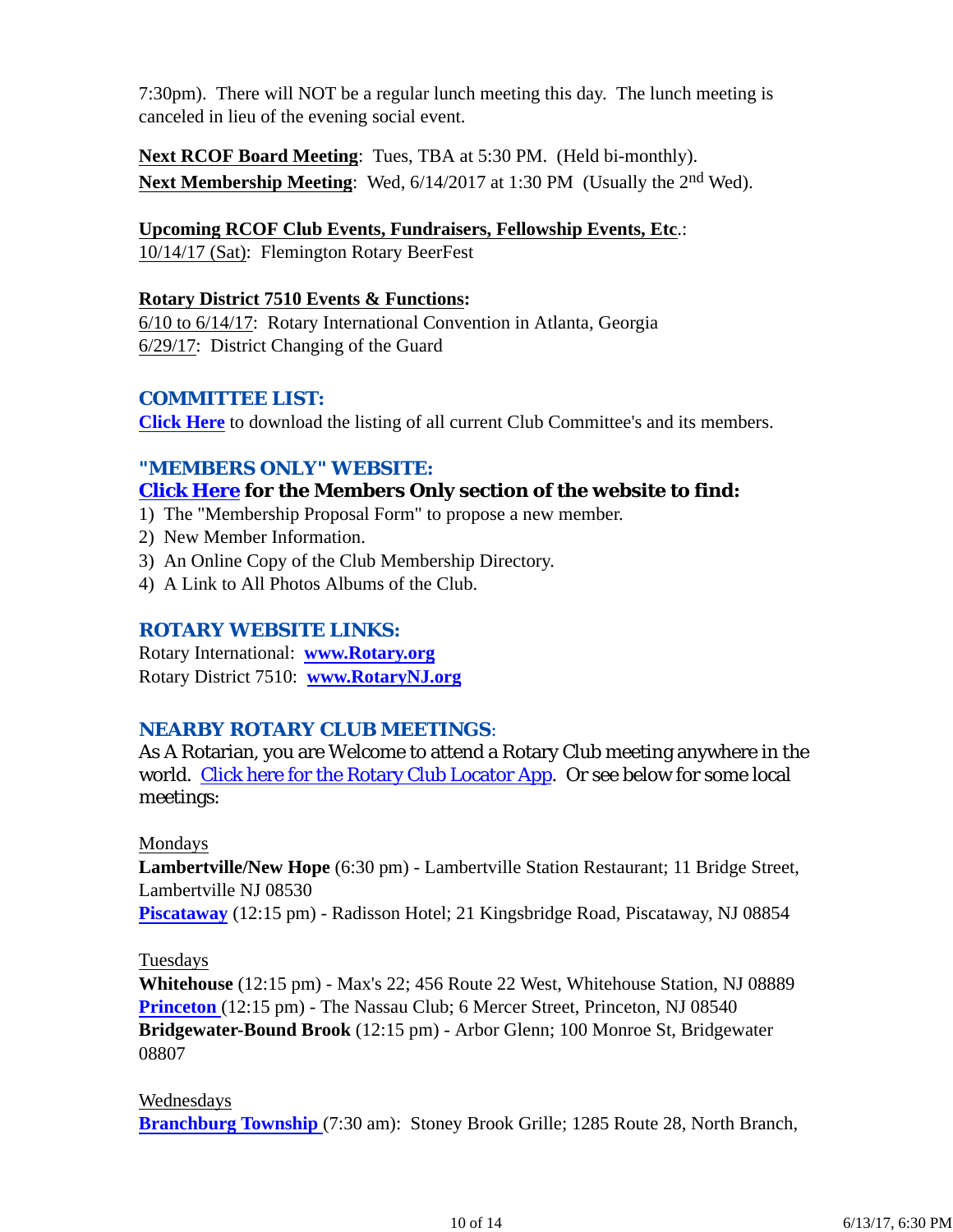#### NJ 08876

**Flemington** (12:15pm): Copper Hill Country Club; 100 Copper Hill Road, Ringoes, NJ 08851

**Hillsborough Township** (6:15 pm): Pheasant's Landing; 311 Amwell Road (Rt. 514), Hillsborough, NJ 08844

#### Thursdays

**Clinton Sunrise** (7:30 am): Clinton Fire Department; New Street, Clinton, NJ 08809 **Somerville/Bridgewater** (12:15 pm): Bridgewater Manor; 1251 US Highway 202/206, Bridgewater, NJ 08807

**Trenton** (12:15 pm): Freddie's Tavern; 12 Railroad Avenue, West Trenton, NJ 08628

#### Fridays

**North Hunterdon** (12:15 pm): Beaver Brook County Club; 25 County Club Drive, Annandale, NJ 08801

**Princeton Corridor** (12:15pm): Hyatt Regency; 102 Carnegie Center, Rt. 1 North, Princeton, NJ 08540

#### eClub

**Rotary eClub of Hunterdon Horizon**: View website for meetings or online makeups.

# RI President's Call for Action in **2016-2017**: **"Rotary Serving Humanity"**

## **Rotary Club of Flemington - Our 93rd Year**

Founded October 3, 1923 \* Charter #1529 \* District 7510

| <b>Club President</b>           | <b>Daniel James "D.J." Wright</b>                 |
|---------------------------------|---------------------------------------------------|
| President-Elect                 | <b>Kim Metz</b>                                   |
| Secretary                       | <b>Karen Widico</b>                               |
| Treasurer, General              | <b>Bob Newland</b>                                |
| Treasurer, Lunch                | <b>Michael Goodwin</b>                            |
| <b>Board Member</b>             | Mick Schaible (immediate Past-President)          |
| <b>Board Member</b>             | <b>Sandy Clark</b>                                |
| <b>Board Member</b>             | <b>Joe Ziegler</b>                                |
| Sergeant-at-Arms                | <b>Ken Skowronek</b>                              |
| R.I. President                  | <b>John F. Germ</b> (Chattanooga, Tennessee, USA) |
| District Governor (DG)          | <b>Charles Minton</b> (Union, NJ)                 |
| District Governor Elect (DGE)   | <b>Bob Zeglarski</b> (Roselle-Rosselle Park)      |
| District Governor Nomimee (DGN) | <b>John Shockley</b> (Hillsborough)               |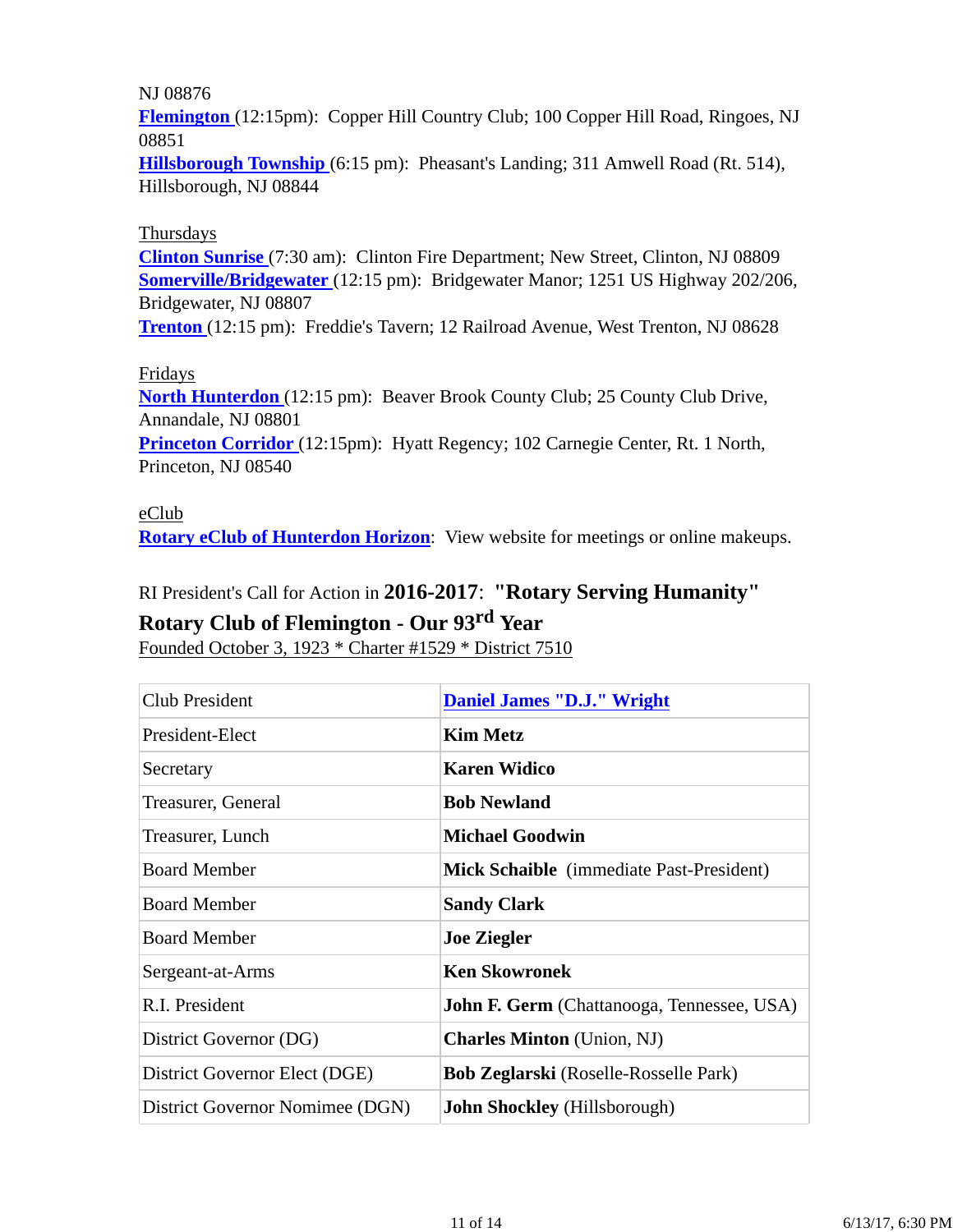Assistant District Governor (ADG) **Albert Varga** (Lambertville-New Hope)

Club Meetings: **Wednesday, 12:15 pm, Copper Hill Country Club** 100 Copper Hill Road, Ringoes 08551



*MISSION STATEMENT*: The mission of Rotary International is to assist and guide Rotarians and Rotary clubs to accomplish the Object of Rotary to ensure Rotary's continuing relevance and to help build a better world, emphasizing service activities by individuals and groups that enhance the quality of life and human dignity, encouraging high ethical standards, and creating greater understanding among all people to advance the search for peace in the world.

**THE OBJECT OF ROTARY:** The object of Rotary is to encourage and foster the ideal of service as a basis of worthy enterprise and, in particular, to encourage and foster:

**1st**: The development of acquaintance as an opportunity for service;

**2nd**: High ethical standards in business and professions, the recognition of the worthiness of all useful occupations, and the dignifying of each Rotarian's occupation as an opportunity to serve society;

**3rd**: The application of the ideal of service in each Rotarian's personal, business and community life;

**4th**: The advancement of international understanding, goodwill, and peace through a world fellowship of business and professional persons united in the ideal of service.

**THE 4-WAY TEST:** "Of the things we think, say or do:

- **1st**: Is it the Truth?
- 2<sup>nd</sup>: Is it Fair to all concerned?
- **3rd**: Will it build goodwill and better friendships?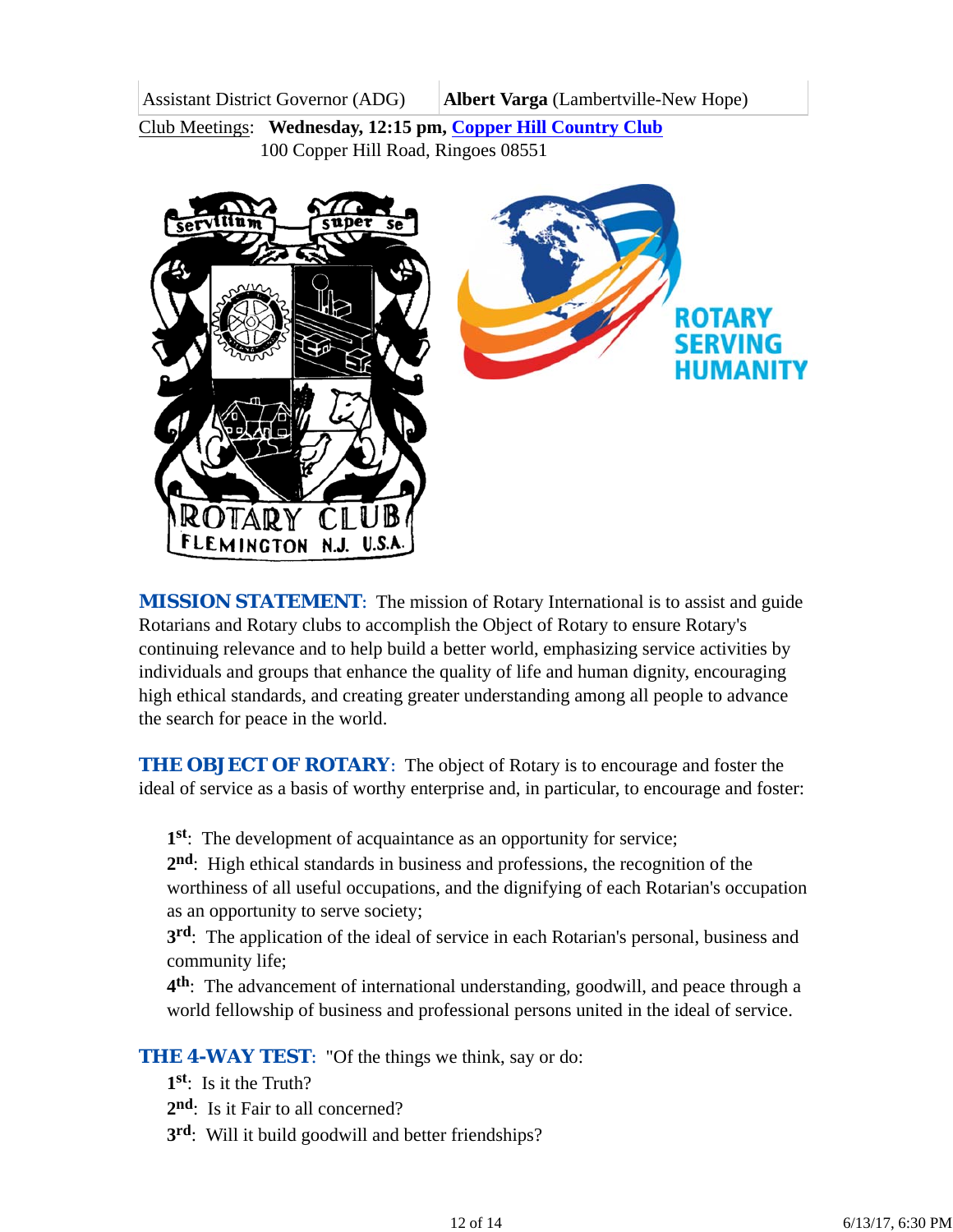**4th**: Will it be beneficial to all concerned?"

## *ROTARY's AVENUE'S OF SERVICE*:

**1)** Through **Club Service**, we have fun, build lasting friendships, and make sure that our club runs well.

**2)** Through **Vocational Service**, we volunteer our professional skills to serve others and promote integrity in everything we do.

**3)** Through **Community Service**, we address local needs and work with our community to bring lasting improvements.

**4)** Through **International Service**, we meet humanitarian needs around the globe and promote world understanding and peace.

**5)** Through **Youth Service**, we work with young people to help them become the next generation of leaders, visionaries, and peacemakers.

# **2016-2017 CLUB MEMBER ROSTER**

**Rotary Club of Flemington, NJ**

Current Number of Members: 41

| <b>Rotarian</b>                   | <b>Member Since</b> | <b>Classification</b>           |
|-----------------------------------|---------------------|---------------------------------|
| Black, Bruce B.                   | 2007                | <b>Health and Fitness</b>       |
| Bohler, Herbert C. (Herb)         | 1977                | <b>Specialty Advertising</b>    |
| <b>Boynton, Adam</b>              | 2016                | <b>Church / Social Services</b> |
| Chittenden, Robert L. (Bob)       | 2003                | M.E.F.P. Consulting Engineering |
| Clark, Arthur L. (Sandy)          | 1987                | Printing                        |
| Davidson, James G. (Jim)          | 2002                | <b>Rubber Products</b>          |
| del Campo, Ann                    | 2016                | <b>Scientist &amp; Farmer</b>   |
| <b>Durland, Dianne</b>            | 2017                | <b>Community Banking</b>        |
| Ferrari, Frederick J. (Fred)      | 1964                | Orthodontia                     |
| Fisher, Charles H. (Charlie)      | 1961                | <b>Funeral Services</b>         |
| Fisher, Thomas H. (Tom)           | 2012                | Property & Casualty Insurance   |
| Fogarty, Kyle M.                  | 2017                | <b>Financial Advisor</b>        |
| <b>Goodwin, Michael S.</b>        | 2016                | <b>Youth Development</b>        |
| Harrison, Jeffrey (Jeff)          | 1996                | Psychotherapy                   |
| <b>Hyatt, Frederic D. (Fred)</b>  | 2017                | <b>Retired - Aerospace</b>      |
| Kamnitsis, Christopher P. (Chris) | 2001                | <b>Financial Planning</b>       |
| <b>Kritharis, Nikolaos (Nik)</b>  | 2016                | <b>Dentistry</b>                |
| Liebross, Ira                     | 1997                | <b>Family Medicine</b>          |
| Loew, Darren                      | 2002                | <b>Orthodontics</b>             |
| Martin, Teresa (Terry)            | 1993                | Solid Waste/Recycling           |
| Mazujian, Harry                   | 2004                | Clergy                          |
| McWilliams, Nancy                 | 1992                | Psychotherapy                   |
| Metz, Kim                         | 2007                | <b>Technical Education</b>      |